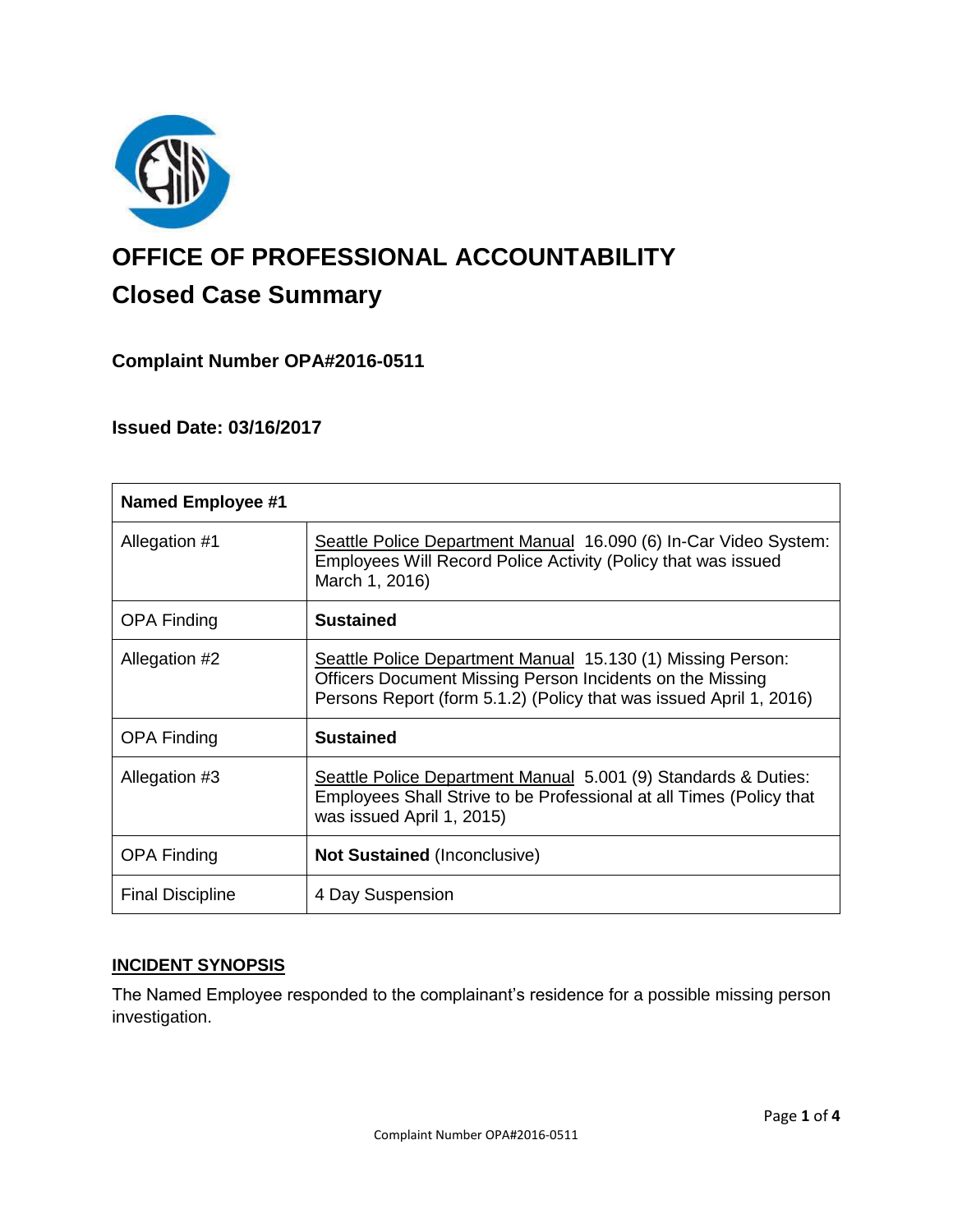#### **COMPLAINT**

The complainant alleged the Named Employee was dismissive when she tried to file a Missing Persons Report, failed to leave her home when requested, and caused her to feel unsafe and threatened. During the OPA Intake, an In-Car Video (ICV) allegation was added since there was no ICV from this incident.

#### **INVESTIGATION**

The OPA investigation included the following actions:

- 1. Review of the complaint
- 2. Review of 911 call
- 3. Search for and review of all relevant records and other evidence
- 4. Interview of SPD employee

## **ANALYSIS AND CONCLUSION**

While investigating the complainant's allegations, OPA discovered that there was no ICV of the event. The Named Employee in his interview stated that the buttons to activate the camera are different now. When he pressed the button that he normally associated with activating ICV it did not start. The Named Employee further stated that he normally worked with a partner who took responsibility for the ICV so he had not developed the muscle memory to activate the ICV system. Department Policy requires officers to activate the ICV when responding to 911 calls, or taking other law enforcement actions.

The complainant alleged that the Named Employee refused to take a Missing Persons Report for her adult friend. The Named Employee informed the complainant that her friend did not meet the criteria for a missing person, stating that an adult can leave without explanation and lie to their family about their whereabouts. When the complainant told the Named Employee that her friend was a danger to herself or others the Named Employee told her that her friend did not meet the criteria for an endangered person. The complainant reported that her friend was missing and had not been seen for three days. She included information that her friend had a history of alcoholism and prior suicide attempts. The Named Employee cleared the call as a suspicious circumstances/suspicious person call. In the narrative the Named Employee wrote that the complainant said her friend was checking into treatment and had not arrived. He also documented the fact that the complainant had contacted the missing friend's parents. The parents told her that they had given the missing person a large sum of money the previous day. In addition, the missing person's phone was disconnected. SPD manual section 15.130 requires officers to document missing persons incidents on the Missing Persons Report (form 5.1.2). The report must be completed any time "A person of any age is reported missing for any period of time and there is a reasonable concern for their safety." Here the Named Employee had a person with a history of alcohol abuse and suicide attempts who had not been seen for three days. Her phone was disconnected and none of her friends or family had heard from her.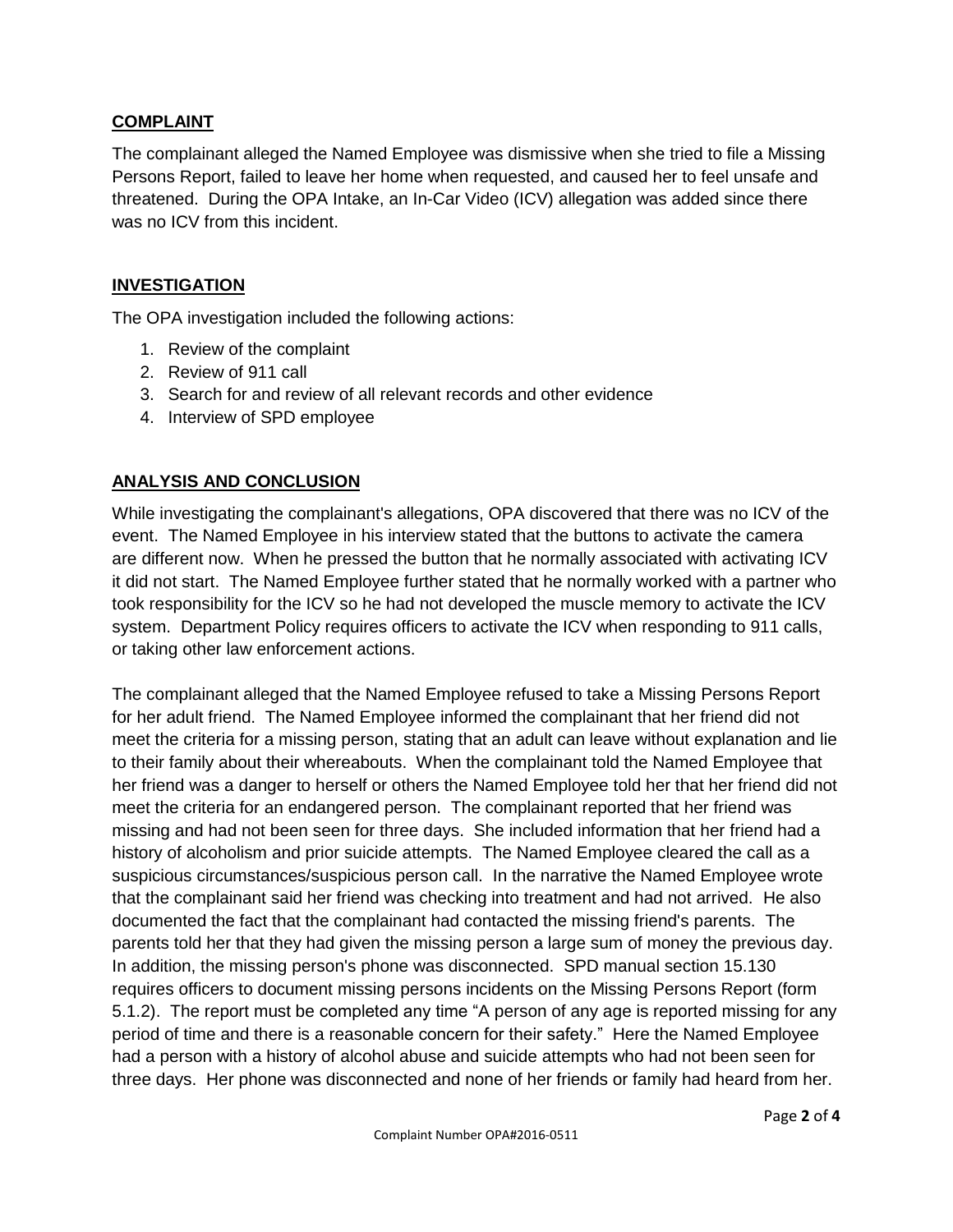Based on the information available to the Named Employee at the time a Missing Persons Report should have been filed. A suspicious circumstances report did not meet the requirements for documenting a missing person and was not investigated or entered into Washington Crime Information Center.

The complainant alleged that the Named Employee refused to leave her home when asked, stood with his hand on the ammo belt, and tried to intimidate her. The Named Employee stated that the complainant became angry when he told her that her friend did not meet the criteria for a Missing Persons Report and yelled at him to get out of the house. He asked her if she would like to speak to his supervisor; when the complainant said "No" the Named Employee left the house. The Named Employee said he doesn't ever stand with his hand on his ammo pouch but he puts his hand on the handcuff case directly above his ammo pouch. He said it was never his intention to intimidate the complainant, and that he stood that way out of habit. It is not unreasonable for an officer to take a second to see if the complainant would like to speak to a supervisor before leaving the scene with an unhappy citizen. It is also common for officers to rest their hands on their gun belt. The combination of refusing to take a Missing Persons Report and the way he was standing could have made the complainant feel intimidated by the Named Employee. Due to the absence of an audio recording of the interaction because of the Named Employee's failure to activate the ICV in his car as required, there was not a preponderance of the evidence to prove or disprove that the Named Employee acted unprofessionally during his interaction with the complainant.

## **FINDINGS**

#### **Named Employee #1**

#### Allegation #1

A preponderance of the evidence showed that the Named Employee did not activate the ICV system. Therefore a **Sustained** finding was issued for *In-Car Video System: Employees Will Record Police Activity.*

#### Allegation #2

A preponderance of the evidence showed that the Named Employee did not meet the requirements of SPD Manual section 15.130. Therefore a **Sustained** finding was issued for *Missing Person: Officers Document Missing Person Incidents on the Missing Persons Report (form 5.1.2).*

Discipline Imposed: 4 Day Suspension

## Allegation #3

There was not a preponderance of the evidence either supporting or refuting the allegation. Therefore a finding of **Not Sustained** (Inconclusive) was issued for *Standards & Duties: Employees Shall Strive to be Professional at all Times.*